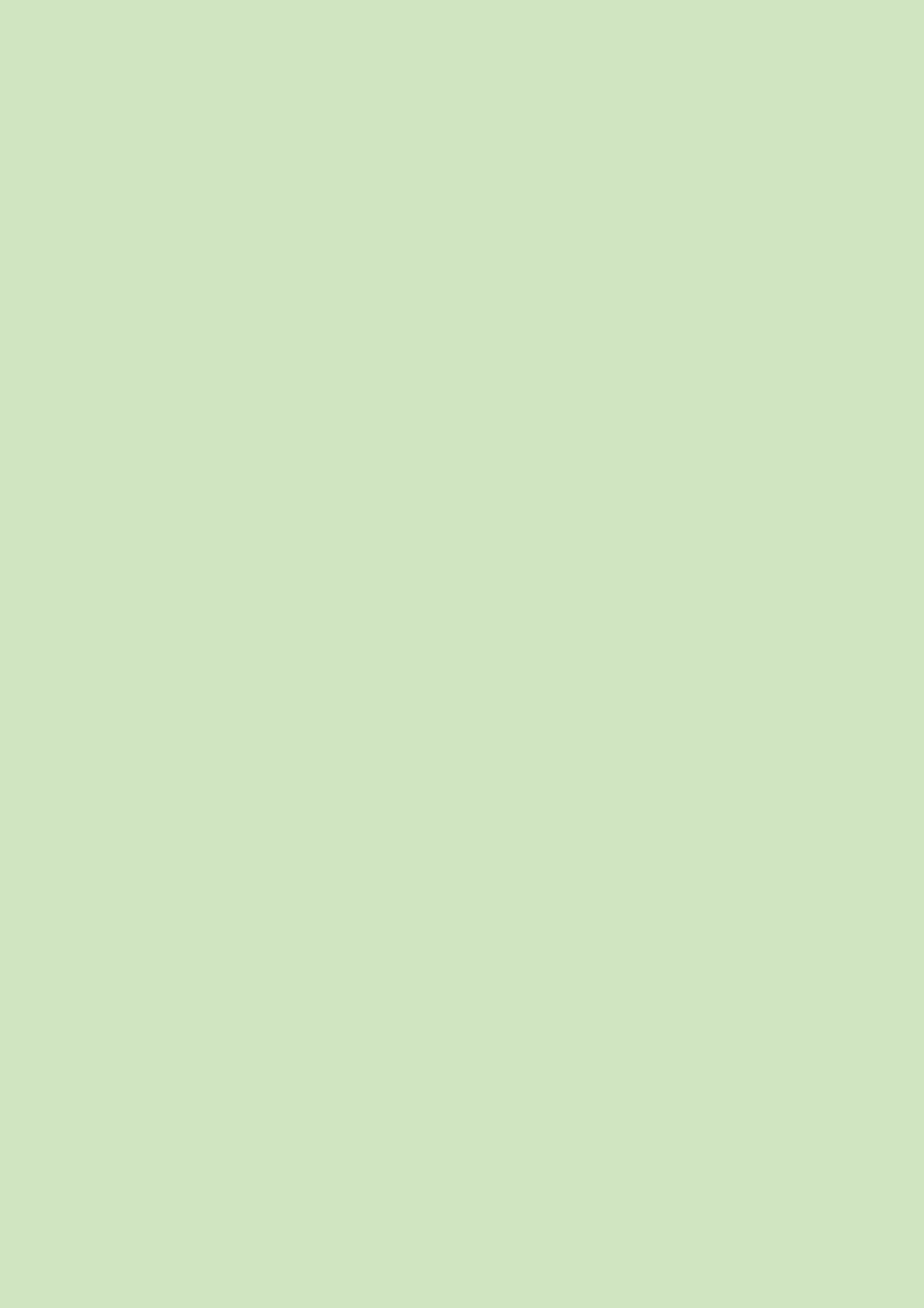# **CHAPTER IV QUALITY OF ACCOUNTS & FINANCIAL REPORTING PRACTICES**

A sound internal financial reporting system with relevant and reliable information significantly contributes to efficient and effective governance by the State Government. Compliance with the financial rules, procedures and directives, as well as the timeliness and quality of reporting on the status of such compliances is thus one of the attributes of good governance. The reports on compliance and controls, if effective and operational, assist the State Government to meet its basic stewardship responsibilities, including strategic planning and decision making.

This Chapter provides an overview on the quality of accounts and compliance of the State Government in its financial reporting practices, with prescribed financial rules, procedures and directives with regard to completeness, transparency, measurement and disclosure during the year 2019-20.

#### **4.1 Delay in submission of Utilisation Certificates**

Rule 238(1) read with Rule 235 of General Financial Rules (GFR)<sup>17</sup>, 2017 provides that Utilisation Certificates (UCs) should be obtained by the funding departments from the Grantees and after verification, these should be forwarded to the Accountant General (A&E), within a period of 12 months of the closure of the financial year unless specified otherwise in respect of the grants provided for specific purposes.

However, it was noticed that 6,885 UCs aggregating to  $\bar{\xi}$  9,999.27 crore in respect of grants were in arrears as of 31 March 2020 in respect of 38 Departments<sup>18</sup>. The Department-wise break-up of outstanding UCs is given in *Appendix 4.1* and the yearwise break-up of outstanding UCs is summarised in the following table:

|                                | (S <i>u</i> rcrore)              |         |                 |               |                  |               |                    |               |
|--------------------------------|----------------------------------|---------|-----------------|---------------|------------------|---------------|--------------------|---------------|
| Year                           | <b>Opening</b><br><b>Balance</b> |         | <b>Addition</b> |               | <b>Clearance</b> |               | Due for submission |               |
|                                | No.                              | Amount  | No.             | <b>Amount</b> | No.              | <b>Amount</b> | No.                | <b>Amount</b> |
| Up to $2016 - 17$ <sup>*</sup> | 3476                             | 3754.30 | 1308            | 2236.91       | 215              | 478.36        | 4569               | 5512.85       |
| 2017-18                        | 4569                             | 5512.85 | 1238            | 2493.06       | 89               | 329.18        | 5718               | 7676.73       |
| $2018 - 19**$                  | 5718                             | 7676.73 | 1198            | 2505.83       | 31               | 183.29        | 6885               | 9999.27       |

**Table 4.1: Age-wise arrears in submission of Utilisation Certificates** 

*(*` *in crore)* 

*Source: O/o the PAG (A&E), Manipur \* Oldest pending UCs pertain to 2004-05. \*\* Utilisation Certificates for grants disbursed during 2018-19 become due only during 2019-20.* 

|  |  |  |  | Table 4.2: Year wise break up of outstanding UCs |  |
|--|--|--|--|--------------------------------------------------|--|
|--|--|--|--|--------------------------------------------------|--|

|               |                      | ( $\bar{\tau}$ in crore) |
|---------------|----------------------|--------------------------|
| Year          | <b>Number of UCs</b> | Amount                   |
| Up to 2008-09 | 368                  | 75.33                    |
| 2009-10       | 39                   | 13.43                    |
| 2010-11       | 254                  | 133.62                   |
| 2011-12       | 251                  | 341.94                   |
| 2012-13       | 556                  | 382.19                   |

<sup>17</sup> *Also, as per Rule 212 (1) and Rule 210 of GFR 2005.*

 $\overline{a}$ 

<sup>18</sup> *Sl. Nos. 1 to 39 of Appendix 4.1 except Sl. No. 23.*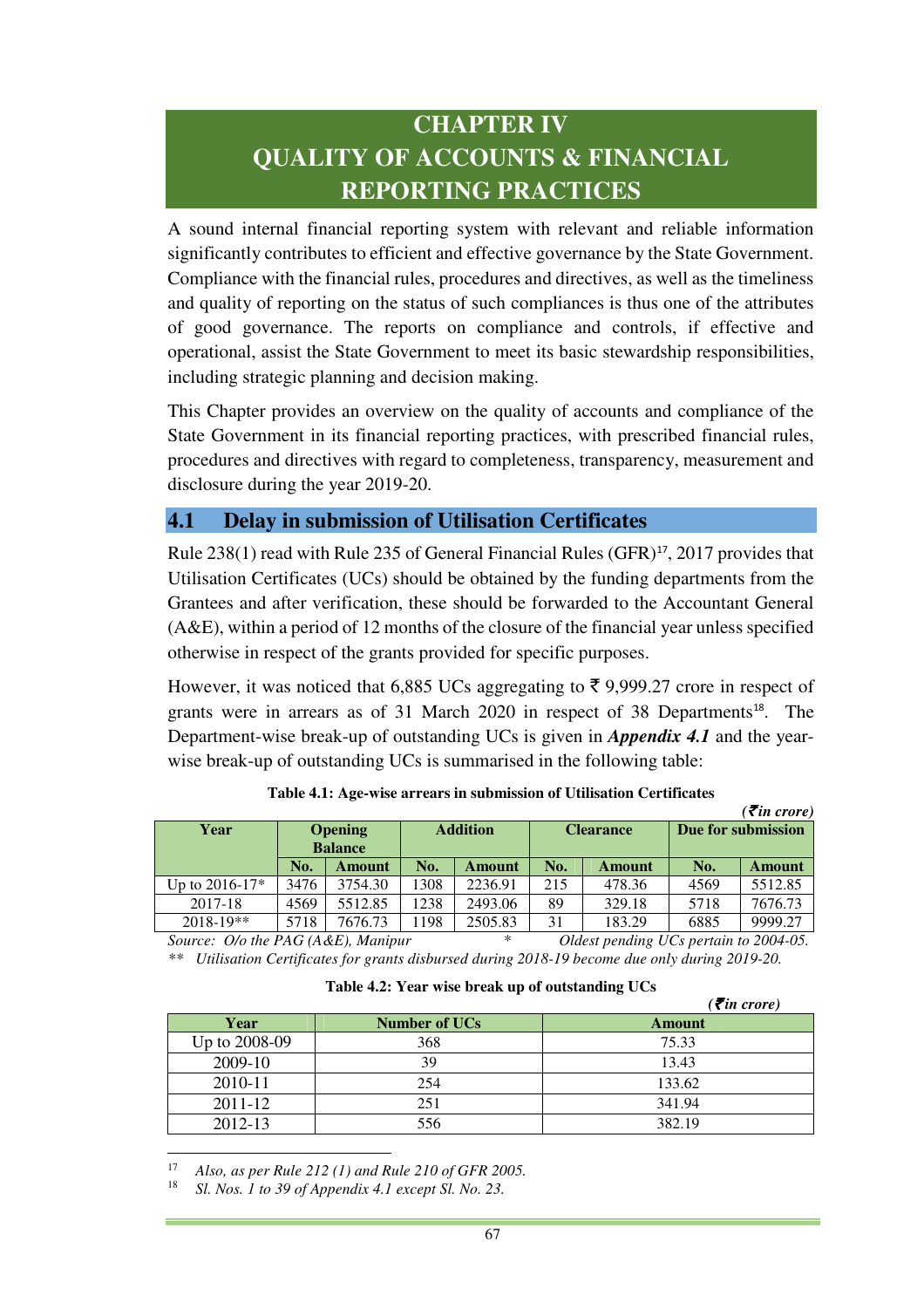| Year         | <b>Number of UCs</b> | Amount  |
|--------------|----------------------|---------|
| 2013-14      | 607                  | 409.19  |
| 2014-15      | 697                  | 1089.30 |
| 2015-16      | 704                  | 1309.30 |
| 2016-17      | 1093                 | 1758.55 |
| 2017-18      | 1149                 | 2163.88 |
| 2018-19      | 1167                 | 2322.54 |
| <b>TOTAL</b> | 6885                 | 9999.27 |

*Source: O/o the PAG (A&E), Manipur)* 

It can be seen from the above tables that 6,885 UCs involving an amount of  $\bar{\xi}$  9,999.27 crore were awaited as on 31 March 2020. The outstanding UCs increased mainly during the year 2016-17. The UCs were awaited in respect of the eight major Departments (i) Development of Tribal and Other Backward Classes (3,235 UCs:  $\bar{\mathcal{F}}$  2,686.22 crore); (ii) Education (S) (839 UCs:  $\bar{\mathcal{F}}$  689.63 crore); (iii) Rural Development and Panchayati Raj (RD & PR) (569 UCs:  $\bar{\tau}$  3,936.30 crore); (iv) Education (U) (246 UCs:  $\bar{\tau}$  283.31 crore); (v) Municipal Administration, Housing and Urban Development (MAHUD) (232 UCs:  $\bar{\tau}$  301.00 crore); (vi) Planning (138 UCs: ₹ 355.95 crore); (vii) Power (99 UCs: ₹ 696.41 crore) and (viii) Medical and Health Services (69 UCs: ₹ 528.85 crore).

These eight Departments together accounted for 5,427 UCs (78.82 *per cent*) out of 6,885 outstanding UCs; involving an amount of  $\bar{\tau}$  9,477.67 crore (94.78 *per cent*) out of the total outstanding amount of  $\bar{\tau}$  9,999.27 crore. The outstanding UCs in respect of ten major departments is shown in the chart below.



**Chart 4.1: Outstanding UCs in respect of 10 major Departments for the grants paid up to 2018-19** 

*Source: O/o the PAG (A&E), Manipur*

*\* Municipal Administration, Housing & Urban Development.* 

In absence of UCs there is also no assurance that the intended objectives of providing these funds have been achieved. Since non-submission of UCs is fraught with the risk of misappropriation, it is imperative that the State Government should monitor this aspect closely and hold the concerned persons accountable for submission of UCs in a timely manner.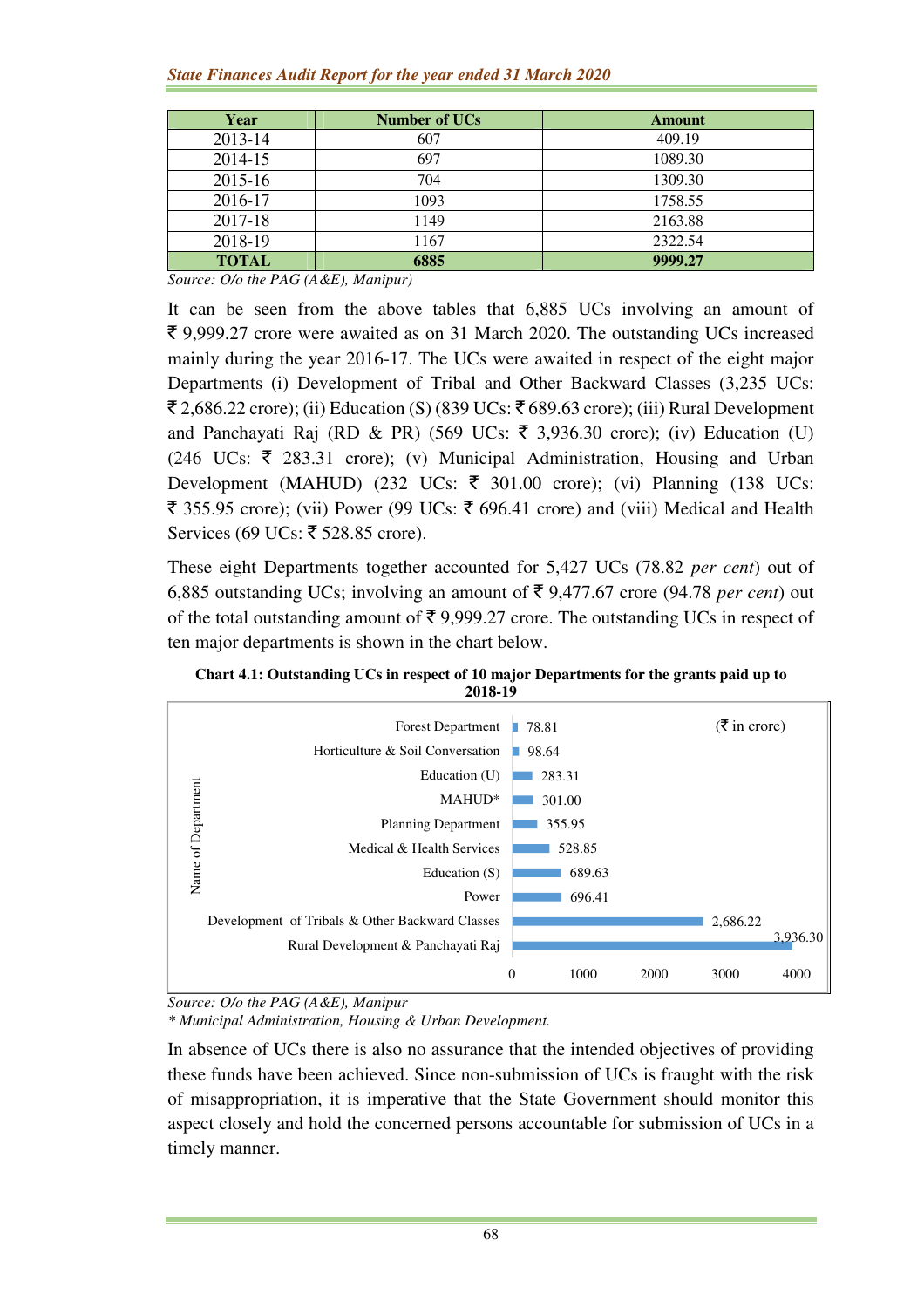During the Exit Conference (March 2021), the Jt. Secretary (Finance) assured that the matter regarding delay in submission of UCs and DCC bills would be taken up with the higher authorities.

#### **4.2 Abstract Contingent Bills**

Abstract Contingent (AC) bills are used for drawing advances with specific sanction for departmental purposes. As per the Central Treasury Rules<sup>19</sup>, AC bills must be regularised by submitting Detailed Countersigned Contingent (DCC) bills containing details and supporting records for the actual expenditure incurred. An AC bill should not be encashed without a certificate to the effect that DCC bills in respect of the earlier AC bills drawn more than a month before the date of that AC bill, have been submitted to the Controlling Officer. The Controlling Officer must submit DCC bills to the Accountant General (A&E), Manipur within a month from the date of receipt of such bills in his office within the same financial year to show that amounts shown in the AC bills correspond to the DCC bills.

As on 31 March 2020, a total of 1,018 DCC bills in respect of 49 Departments amounting to  $\bar{\tau}$  1,677.47 crore pertaining to the period 2003-20 were outstanding. Nonsubmission of supporting DCC bills within the stipulated period breaches the financial discipline and enhances risk of misappropriation of public money. Out of  $\bar{\tau}$  105.21 crore drawn against 76 AC bills in 2019-20, AC bills amounting to  $\bar{\tau}$  73.10 crore were drawn in March 2020 alone, out of which  $\bar{\tau}$  19.39 crore were drawn on the last day of the financial year. Significant expenditure against AC bills in March, especially on the last working day of March, indicates that the drawal was primarily to exhaust the budget provisions and reveals inadequate budgetary control/planning.

Department-wise position of outstanding AC bills is shown at *Appendix 4.2*. The yearwise position of AC bills, DCC adjusted amount and outstanding AC bills is shown in the following table:

| .             |                                    |                 |                 |        |                  |        |                        |         |
|---------------|------------------------------------|-----------------|-----------------|--------|------------------|--------|------------------------|---------|
| Year          | <b>Opening Balance</b>             |                 | <b>Addition</b> |        | <b>Clearance</b> |        | <b>Closing Balance</b> |         |
|               | No.                                | Amount          | No.             | Amount | No.              | Amount | No.                    | Amount  |
| Up to 2017-18 | 699                                | 1192.88         | 250             | 369.78 | 65               | 49.64  | 884                    | 1513.02 |
| 2018-19       | 884                                | 1513.02         | 77              | 94.35  | 14               | 11.61  | 947                    | 1595.76 |
| 2019-20       | 947                                | 1595.76         | 76              | 105.21 |                  | 23.50  | 1018                   | 1677.47 |
| ----<br>-     | $\sim$ $\sim$ $\sim$ $\sim$ $\sim$ | _ . _ _ _ . _ . |                 |        |                  |        |                        |         |

**Table 4.3: Year wise progress in submission of DCC bills against AC bills**   $(\vec{F}$ *in crore*)

*Source: VLC data of the O/o the PAG (A&E) Manipur.* 

It was found that major defaulting Departments with total outstanding AC Bills above  $\bar{\tau}$  100 crore included Medical & Health Services ( $\bar{\tau}$  299.42 crore), Planning ( $\bar{\tau}$  220.07 crore), Education (U) ( $\bar{\xi}$  195.23 crore), Development of Tribal and Backward Classes  $(\bar{\mathcal{F}} 151.67$  crore), and Education (S)  $(\bar{\mathcal{F}} 111.64$  crore). Pendency of DCC Bills in respect of major ten departments is shown in the following chart:

l

<sup>19</sup> Rule 308, Rule 309 and Note under Rule 312.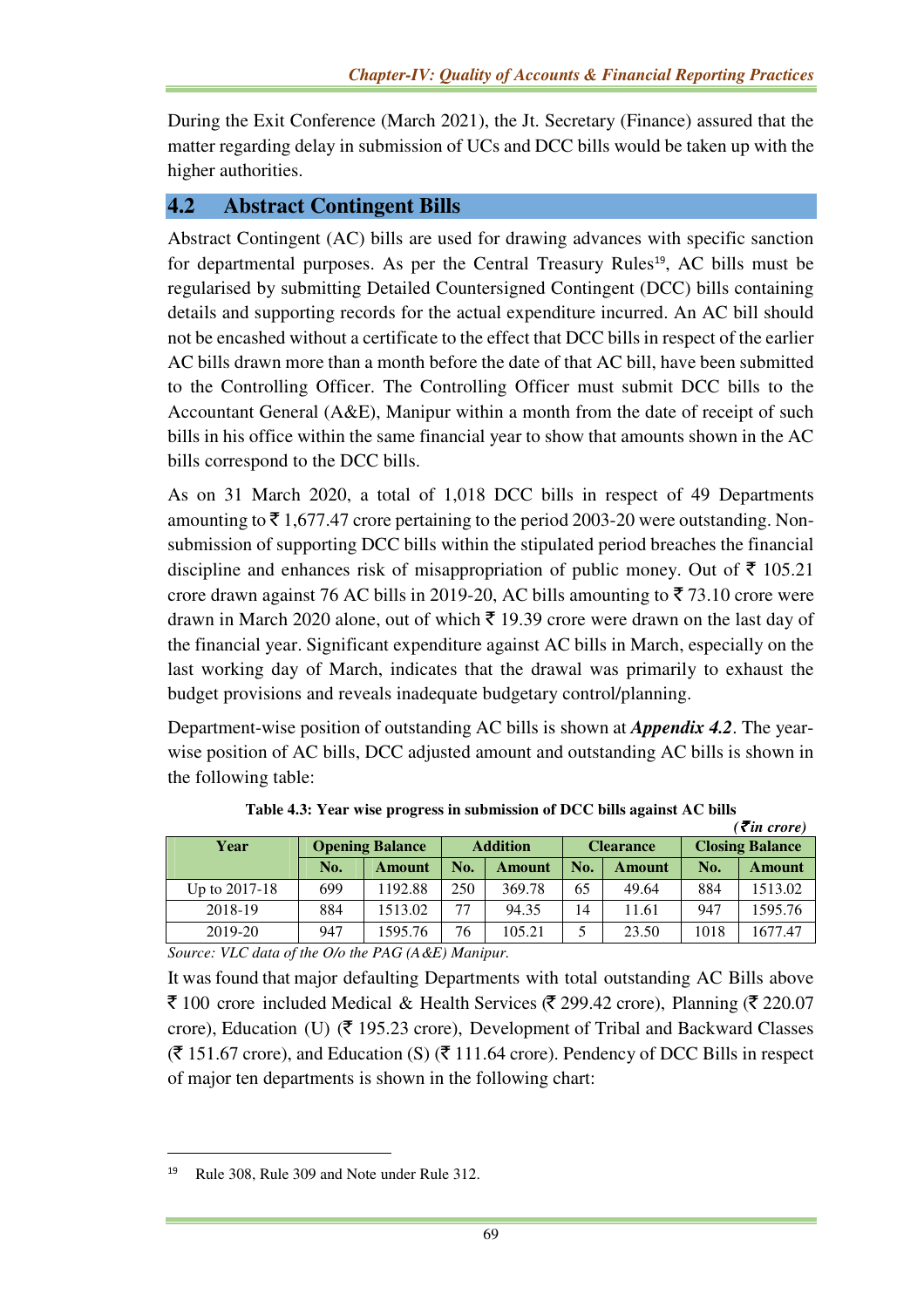

**Chart 4.2: Pending DCC bills in respect of 10 major Departments for the year up to 2019-20**

*(Source: O/o the PAG (A&E), Manipur)* 

#### **4.3 Indiscriminate use of Minor Head 800**

Minor Head 800-'Other Receipts'/'Other Expenditure' is intended to be operated only when the appropriate minor head has not been provided in the accounts. Routine operation of Minor Head 800 is to be discouraged, since it renders the accounts opaque.

During the year 2019-20, out of the total revenue receipt of  $\bar{\tau}$  10,684.16 crore, receipts of  $\bar{\tau}$  107.78 crore under 28 Major Heads of accounts on the receipts side, constituting 1.01 *per cent* of the total receipts, was recorded under the Minor Head 800-'Other Receipts' below the concerned Major Heads without identifying the appropriate Minor Heads. Similarly, out of Capital and Revenue expenditure of  $\bar{\tau}$  11,393.87 crore, the State Government booked expenditure of  $\bar{\tau}$  1,970.36 crore constituting 17.29 *per cent* of the total expenditure (Revenue and Capital), under the Minor Head 800-'Other Expenditure' below the concerned Major Heads without classifying them under the appropriate Minor Heads.

Operation of Minor Head 800-Other Expenditure during the period 2015-20 and significant expenditure exceeding  $\bar{\tau}$  50 crore booked under Minor Head 800-Other Expenditure and receipts exceeding  $\bar{\xi}$  25 lakh booked under Minor Head 800- Other Receipts during the year 2019-20 are shown in the following chart and tables.





*<sup>(</sup>Source: O/o the PAG (A&E), Manipur)*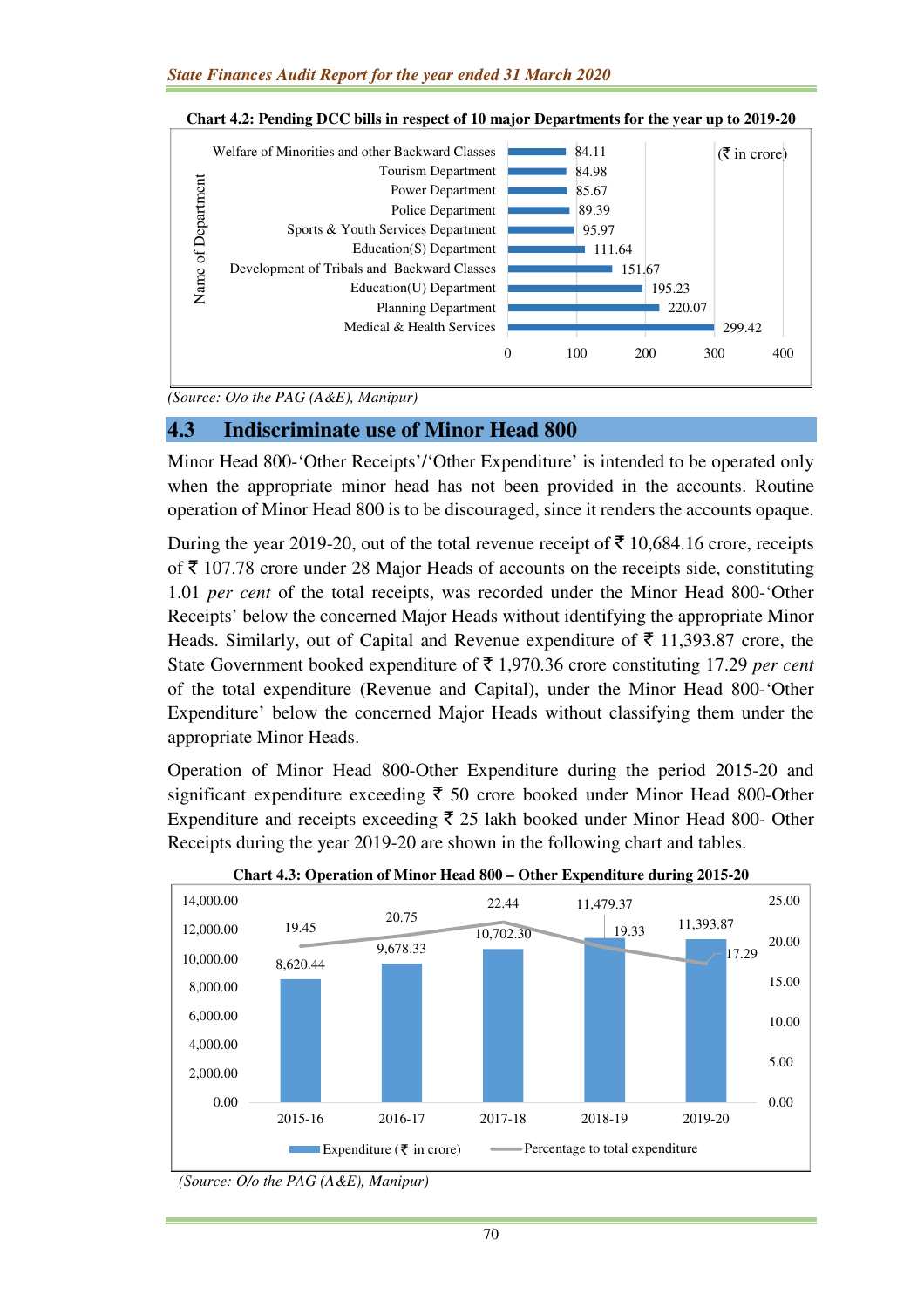From the above chart, it can be concluded that during the last five years 2015-20, booking of expenditure under Minor Head 800-Other Expenditure peaked at 22.44 *per cent* of the total expenditure during 2017-18. The trend reduced during 2018-19 (19.33 *per cent*) and 2019-20 (17.29 *per cent*). The significant booking of expenditure under Minor Head 800-Other Expenditure are as shown in the table below:

| Table 4.4: Significant expenditure booked under Minor Head 800 – Other Expenditure during |
|-------------------------------------------------------------------------------------------|
| 2019-20                                                                                   |
| $\mathcal{F}$ in anomal                                                                   |

|                      |                                                  |                                                   |                                    | <b>Theory</b>   |
|----------------------|--------------------------------------------------|---------------------------------------------------|------------------------------------|-----------------|
| <b>Major</b><br>Head | <b>Description</b>                               | <b>Expenditure under</b><br><b>Minor Head 800</b> | <b>Total</b><br><b>Expenditure</b> | <b>Per cent</b> |
| 2801                 | Power                                            | 399.22                                            | 402.86                             | 99.10           |
| 2501                 | Special Programmes for Rural Development         | 375.63                                            | 382.70                             | 98.15           |
| 2202                 | <b>General Education</b>                         | 185.88                                            | 1405.64                            | 13.22           |
| 2217                 | Urban Development                                | 142.84                                            | 179.78                             | 79.45           |
| 2401                 | Corp Husbandry                                   | 126.78                                            | 189.23                             | 67.00           |
| 2505                 | <b>Rural Employment</b>                          | 120.00                                            | 581.38                             | 20.64           |
| 4217                 | Capital Outlay on Urban Development              | 87.47                                             | 105.14                             | 83.19           |
| 4225                 | Capital Outlay on Welfare of Scheduled           |                                                   |                                    |                 |
|                      | Castes, Scheduled Tribes, OBC & Minorities       | 71.26                                             | 73.76                              | 96.61           |
| 4700                 | Capital Outlay on Major Irrigation               | 69.77                                             | 69.77                              | 100.00          |
| 4202                 | Capital Outlay on Education, Sports Art and      |                                                   |                                    |                 |
|                      | Culture                                          | 52.01                                             | 55.13                              | 94.34           |
|                      | $\sim$ $\sim$ $\sim$ $\sim$ $\sim$ $\sim$ $\sim$ |                                                   |                                    |                 |

*Source: O/o the PAG (A&E), Manipur*

| Table 4.5: Significant receipts booked under Minor Head 800 - Other Receipts during 2019-20 |  |  |
|---------------------------------------------------------------------------------------------|--|--|
|---------------------------------------------------------------------------------------------|--|--|

|                             |                                       |                                                |                                 | $( \bar{\tau}$ in crore) |
|-----------------------------|---------------------------------------|------------------------------------------------|---------------------------------|--------------------------|
| <b>Major</b><br><b>Head</b> | <b>Description</b>                    | <b>Receipts under</b><br><b>Minor Head 800</b> | <b>Total</b><br><b>Receipts</b> | <b>Per cent</b>          |
| 0075                        | Miscellaneous General Services        | 100.08                                         | 101.13                          | 98.96                    |
| 1601                        | Grants-in-Aid from Central Government | 1.68                                           | 5300.74                         | 0.03                     |
| 0059                        | Public Works                          | 1.23                                           | 1.23                            | 99.99                    |
| 0030                        | <b>Stamps and Registration Fees</b>   | 1.00                                           | 16.60                           | 6.03                     |
| 0070                        | <b>Other Administrative Services</b>  | 0.90                                           | 2.75                            | 32.73                    |
| 0701                        | Major and Medium Irrigation           | 0.76                                           | 0.76                            | 100.00                   |
| 1452                        | Tourism                               | 0.59                                           | 0.59                            | 100.00                   |
| 0040                        | Taxes on Sales, Trade etc.            | 0.27                                           | 235.53                          | 0.11                     |
| 0215                        | Water Supply and Sanitation           | 0.25                                           | 3.48                            | 7.24                     |

*Source: O/o the PAG (A&E), Manipur* 

l

Classification of large amounts under the omnibus Minor Head 800 affects transparency in financial reporting and distorts proper analysis of allocative priorities and quality of expenditure. There is a need for booking of expenditure to the relevant head of account to depict expenditure and receipts to ensure transparency and completeness.

#### **4.4 Personal Deposit Account**

Personal Deposit (PD) accounts are created for keeping of funds by debit to the Consolidated Fund of the State which is required<sup>20</sup> to be closed at the end of the same financial year by minus debit to the relevant service heads.

During the year 2019-20, State Government did not open any PD account. However,  $\bar{\tau}$  0.19 crore (by Planning and Development Authority) was deposited during 2019-20

<sup>20</sup> Under Rule 96, 97 of the General Financial Rules, 2017.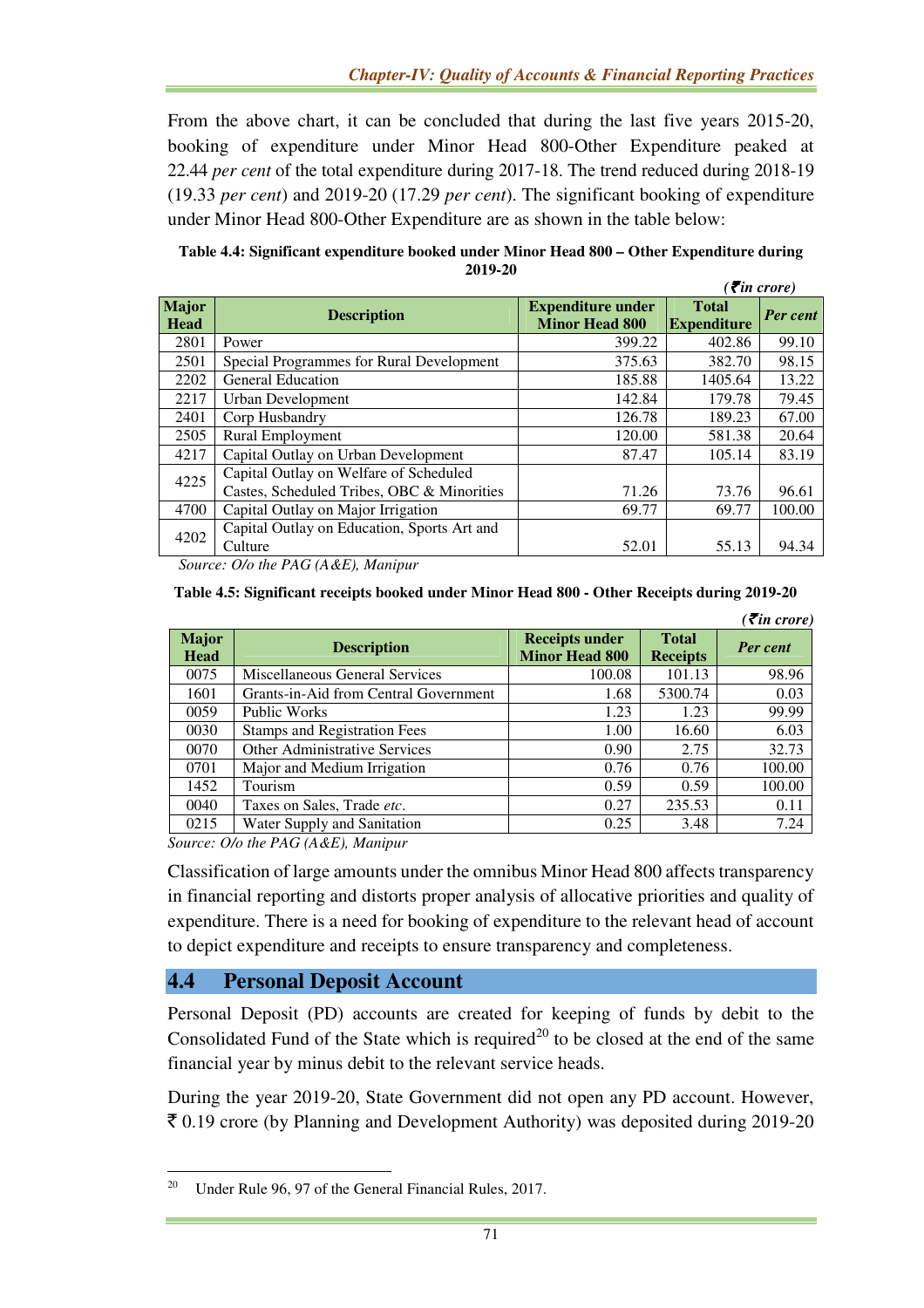in one out of two PD accounts, which were not closed at the end of the year 2019-20. The unspent balance up to 2019-20 was  $\bar{\tau}$  3.13 crore.

Non transfer of balances lying for a long period of time in PD Accounts to Consolidated Fund of the State entails the risk of misuse of public fund, fraud and misappropriation. Thus, these accounts need to be reviewed and balance should be credited to Government accounts.

In April 2020, Finance Department stated that necessary steps would be taken up in this regard. However, concrete action taken to close the two PD accounts by the State Government was awaited (January 2021).

During Exit Conference (March 2021), the Jt. Secretary (Finance) stated that necessary action would be taken up for closure of the PD Accounts.

## **4.5 Building and Other Construction Workers' Welfare Cess**

The GoI had levied a cess under Building and Other Construction Workers' Welfare Cess Act, 1996 at the rate of one *per cent* of the cost of construction incurred by an employer or any executing agency as the case may be. Rule 5 of the Cess Rules, 1998 provides that the proceeds of the cess collected shall be transferred by such Government office/ Establishment as the case may be, to the Manipur Building and Other Construction Workers' Board (the Board) within 30 days of its collection. Further, the State Government instructed (January 2011) all the departments of the State to deduct at source, labour cess at the rate of one *per cent* of the cost of construction works and transfer the cess collected by challan in favour of Secretary of the Board.

Audit noticed that labour cess collected by departments of the State was not transferred to the Board but the same was deposited in the Consolidated Fund of the State. As a result,  $\bar{\xi}$  17.75 crore was not transferred by the Finance Department to the Board within the prescribed timeline, as of 31 March 2020.

The details of amount collected and actual expenditures incurred during the period from 2015-16 to 2019-20 are shown in the following table:

|         |                |                       |                  |                    | $\overline{\mathcal{E}}$ in crore) |
|---------|----------------|-----------------------|------------------|--------------------|------------------------------------|
| Year    | <b>Opening</b> | <b>Receipt during</b> | <b>Available</b> | <b>Expenditure</b> | <b>Balance at the</b>              |
|         | <b>Balance</b> | the year              | fund             |                    | end of the year                    |
| 2015-16 | 13.58          | 9.67                  | 23.25            | 7.50               | 15.78                              |
| 2016-17 | 15.78          | 12.64                 | 28.42            | 27.61              | 0.79                               |
| 2017-18 | 0.79           | 72.15                 | 72.94            | 47.48              | 25.47                              |
| 2018-19 | 25.47          | 34.83                 | 60.30            | 18.94              | 41.36                              |
| 2019-20 | 41.36          | 28.64                 | 70.00            | 49.43              | 20.57                              |

**Table 4.6: Position of cess collection and expenditure during 2015-16 to 2019-20** 

*Source: O/o the Manipur Building & Other Construction Workers' Welfare Board* 

During 2019-20, out of the total available fund of  $\bar{\tau}$  70.00 crore, the Board spent  $\bar{\xi}$  49.43 crore (70.61 *per cent*) leaving a balance of  $\bar{\xi}$  20.57 crore. Funds were utilised mainly on three major items *viz*. Welfare Benefit ( $\bar{\tau}$  25.90 crore), Skill Development Training Programme ( $\bar{\mathfrak{F}}$  19.26 crore), and Publicity and Advertisement ( $\bar{\mathfrak{F}}$  2.78 crore).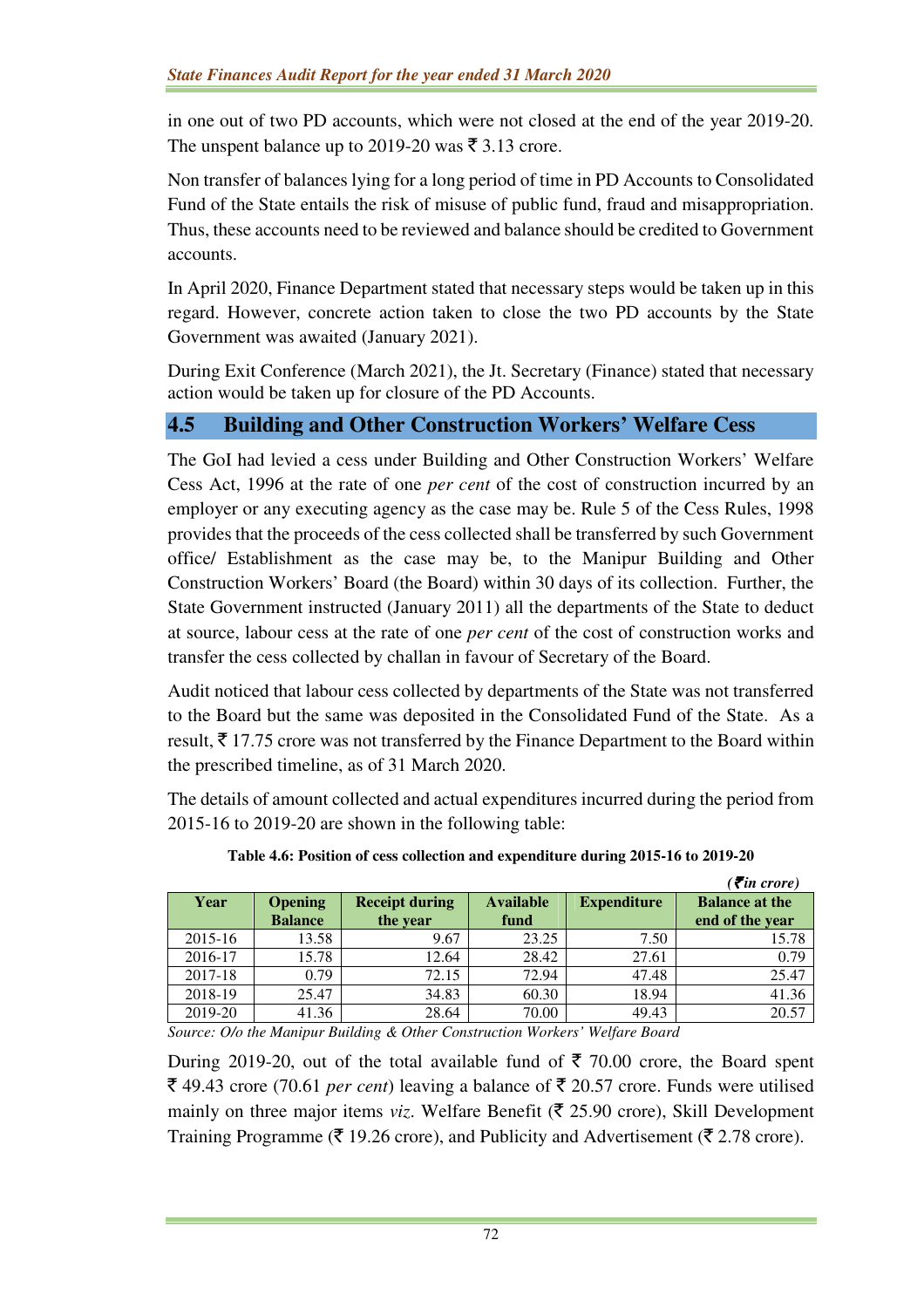During Exit Conference (March 2021), the Jt. Secretary (Finance) stated that  $\bar{\mathfrak{Z}}$  36.44 crore of labour cess deposited with the State Government was transferred to the Board in March, 2021 after due verification of all necessary challans, documents, *etc.*

## **4.6 Non-submission/ pendency of Annual Accounts in ADCs/ Authorities**

There are six Autonomous District Councils (ADCs) in Manipur and two Autonomous Bodies *i.e.* Manipur State Legal Services Authority (MASLSA) and State Compensatory Afforestation Fund Management and Planning Authority (CAMPA). These Autonomous Bodies/Authorities are audited by the Comptroller & Auditor General of India under Sections 14 and 19 (3) of the Duties, Power and Condition of Service (DPC) Act, 1971. The approved and authenticated Annual Accounts of these Bodies are to be submitted by 30 June of the succeeding year to the Accountant General (Audit) for audit. There were 13 Annual Accounts in respect of eight Autonomous Bodies/Authorities which had not been received (March 2020) for 2017-18 to 2019-20 as shown in the table below:

| SI.<br>No.     | <b>Name of the Body/Authority</b>      | <b>Accounts pending</b><br>since | <b>Grant received</b><br>$(5 \text{ in } \text{core})$ |  |  |
|----------------|----------------------------------------|----------------------------------|--------------------------------------------------------|--|--|
|                | ADC, Churachandpur                     | 2017-18                          | $70.63*$                                               |  |  |
| 2              | ADC, Ukhrul                            | 2017-18                          | $61.39*$                                               |  |  |
| 3              | ADC, Chandel                           | 2019-20                          | 68.03#                                                 |  |  |
| $\overline{4}$ | ADC, Sadar Hills, Kangpokpi            | 2019-20                          | 96.12#                                                 |  |  |
| 5              | ADC, Senapati                          | 2018-19                          | 100.47@                                                |  |  |
| 6              | ADC, Tamenglong                        | 2019-20                          | 86.47#                                                 |  |  |
| 7              | Manipur State Legal Services Authority | 2019-20                          | 3.50#                                                  |  |  |
| 8              | <b>State CAMPA</b>                     | 2019-20                          | 25.71#                                                 |  |  |
|                | 512.32<br><b>TOTAL</b>                 |                                  |                                                        |  |  |

**Table 4.7: Autonomous Bodies/Authorities for which Accounts had not been received** 

*\* As per Accounts of 2016-17 @ As per Accounts of 2017-18 # As per Accounts of 2018-19* 

In the absence of final annual accounts and their audit, it could not be ensured whether the grants and expenditure had properly been accounted for and whether the purpose for which grants were provided had actually been achieved.

Besides, delays in finalisation of accounts carry risk of financial irregularities remaining undetected, apart from violation of the provision of the respective legislations under which the Bodies were constituted. Thus, there was a need for the Autonomous Bodies/Authorities to submit their accounts for audit in a timely manner.

# **4.7 Delays in placement of Separate Audit Reports of Autonomous District Councils/ Autonomous Bodies before the Assembly**

The six ADCs and two Autonomous Bodies *i.e*. MASLSA and State CAMPA are audited by the Comptroller & Auditor General of India with regard to the verification of their transactions, operational activities and accounts, conducting regulatory compliance audit of the transactions scrutinised in audit, review of systems and procedures, *etc*. The status of rendering of accounts to audit, issuance of Separate Audit Report (SAR) and its placement in the Legislature as on 31 March 2020 are indicated in *Appendix 4.3*.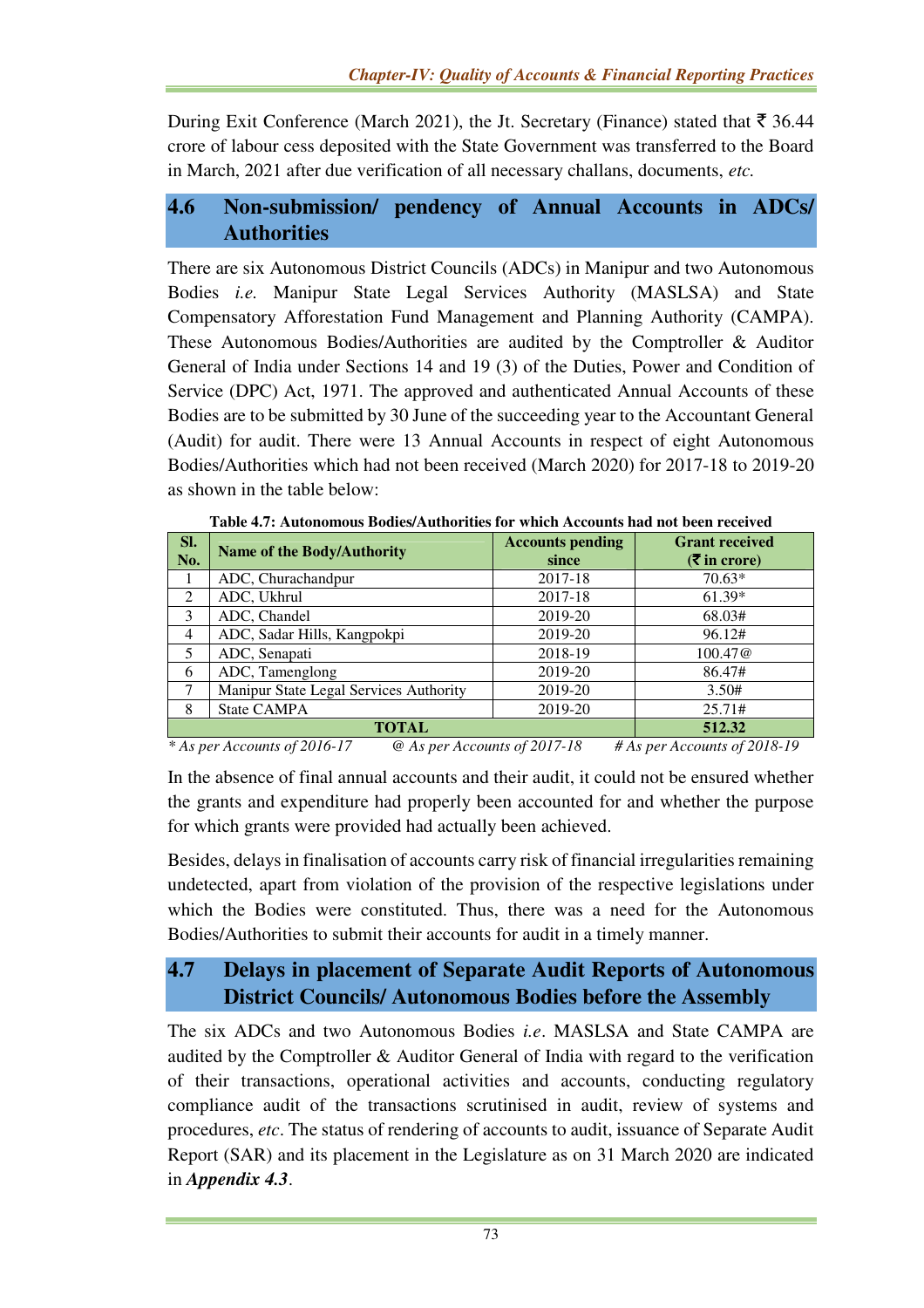While SARs for ADC were placed in the legislature within the prescribed time, there were delays of over three years in the placement of  $SARs$  of two  $ADC<sup>21</sup>$  and over one year in respect of one  $ADC^{22}$ .

#### **4.8 Public Sector Commercial Undertakings**

Public Sector Undertakings (PSUs) performing activities of commercial/quasicommercial nature are required to annually prepare their accounts in the prescribed format showing the working results of financial operations, so that the Government can assess their performances. As per the Companies Act, 2013<sup>23</sup>, the annual accounts of these Government Undertakings have to be finalised within six months (30 September) of completion of the financial year. As of 31 March 2020, there were 13 such PSUs (including three non-working companies) which had not prepared their Annual accounts for the period ranging from 1984-85 to 2018-19 as shown in the following table:

|            |                                                                                                                                                                              |                         |                                                | $( \bar{\mathbf{z}}$ in crore)                 |
|------------|------------------------------------------------------------------------------------------------------------------------------------------------------------------------------|-------------------------|------------------------------------------------|------------------------------------------------|
| SI.<br>No. | <b>Name of the Undertaking</b>                                                                                                                                               | <b>Pending</b><br>since | No. of years<br>of accounts<br>not<br>prepared | <b>Grants</b><br>released<br>during<br>2019-20 |
| 1.         | Manipur Electronics Development Corporation                                                                                                                                  | 2018-19                 | 2 year                                         |                                                |
| 2.         | Manipur Industrial Development Corporation                                                                                                                                   | 2010-11                 | 10 years                                       |                                                |
| 3.         | Manipur Food Industries Corporation                                                                                                                                          | 2011-12                 | 9 years                                        |                                                |
| 4.         | Manipur Handloom & Handicrafts Development<br>Corporation                                                                                                                    | 2010-11                 | 10 years                                       |                                                |
| 5.         | Manipur State Power Company Limited                                                                                                                                          | 2016-17                 | 4 years                                        | 58.05                                          |
| 6.         | Manipur State Power Distribution Company Limited                                                                                                                             | 2016-17                 | 4 years                                        | 161.77                                         |
| 7.         | Manipur Tribal Development corporation Limited                                                                                                                               | 1988-89                 | 32 years                                       |                                                |
| 8.         | Manipur Police Housing Corporation                                                                                                                                           | 1998-99                 | 22 years                                       | ٠                                              |
| 9.         | Manipur IT SEZ Project Development Company<br>Limited                                                                                                                        | $2014 - 15*$            | 6 years                                        | 0.18                                           |
| 10.        | Tourism Corporation and Manipur Ltd.                                                                                                                                         | 2016-17**               | 4 years                                        | 2.00                                           |
|            | <b>Non-Working Company</b>                                                                                                                                                   |                         |                                                |                                                |
| 11.        | Manipur Plantation Crops Corporation Ltd.                                                                                                                                    | 1984-85                 | 36 years                                       |                                                |
| 12.        | Manipur Agro Industries Corporation Ltd.                                                                                                                                     | 1989-90                 | 31 years                                       |                                                |
| 13.        | Manipur Pulp & Allied Products Ltd.                                                                                                                                          | 2003-04                 | 17 years                                       |                                                |
|            | <b>TOTAL</b>                                                                                                                                                                 |                         |                                                | 222.00                                         |
|            | $\mathbf{r}$ $\mathbf{r}$ $\mathbf{r}$ $\mathbf{r}$ $\mathbf{r}$ $\mathbf{r}$ $\mathbf{r}$ $\mathbf{r}$ $\mathbf{r}$ $\mathbf{r}$ $\mathbf{r}$<br>$\mathbf{r}$<br>$\sqrt{ }$ | $\cdot$ $\cdot$ $\cdot$ | 20E<br>2012<br>$\mathbf{r}$                    |                                                |

*\* Manipur IT SEZ Project Development Company (incorporated on 30 December 2013 under the Companies Act, 1956) was yet to submit its first Annual Accounts.* 

*\*\* Tourism Corporation and Manipur Ltd. (incorporated on 13 July 2016 under the Companies Act, 2013) was yet to submit its first Annual Accounts.* 

During the year 2019-20, an amount of  $\bar{\tau}$  222.00 crore was released by the State Government to four PSUs which have not prepared Accounts ranging from four to six years. Out of  $\bar{\xi}$  222.00 crore,  $\bar{\xi}$  219.82 crore was released to two PSUs<sup>24</sup> whose net worth had eroded. Two PSUs which received grants of  $\bar{\tau}$  2.18 crore were yet to prepare their first Annual Accounts.

 $\overline{a}$ 

<sup>&</sup>lt;sup>21</sup> ADC, Tamenglong and ADC, Ukhrul.<br><sup>22</sup> ADC Sepanati

 $^{22}$  ADC, Senapati.<br><sup>23</sup> Section 610 of t

Section 619 of the Companies Act 1956 and Section 143 of the Companies Act 2013.

Sl. No. 5 and 6.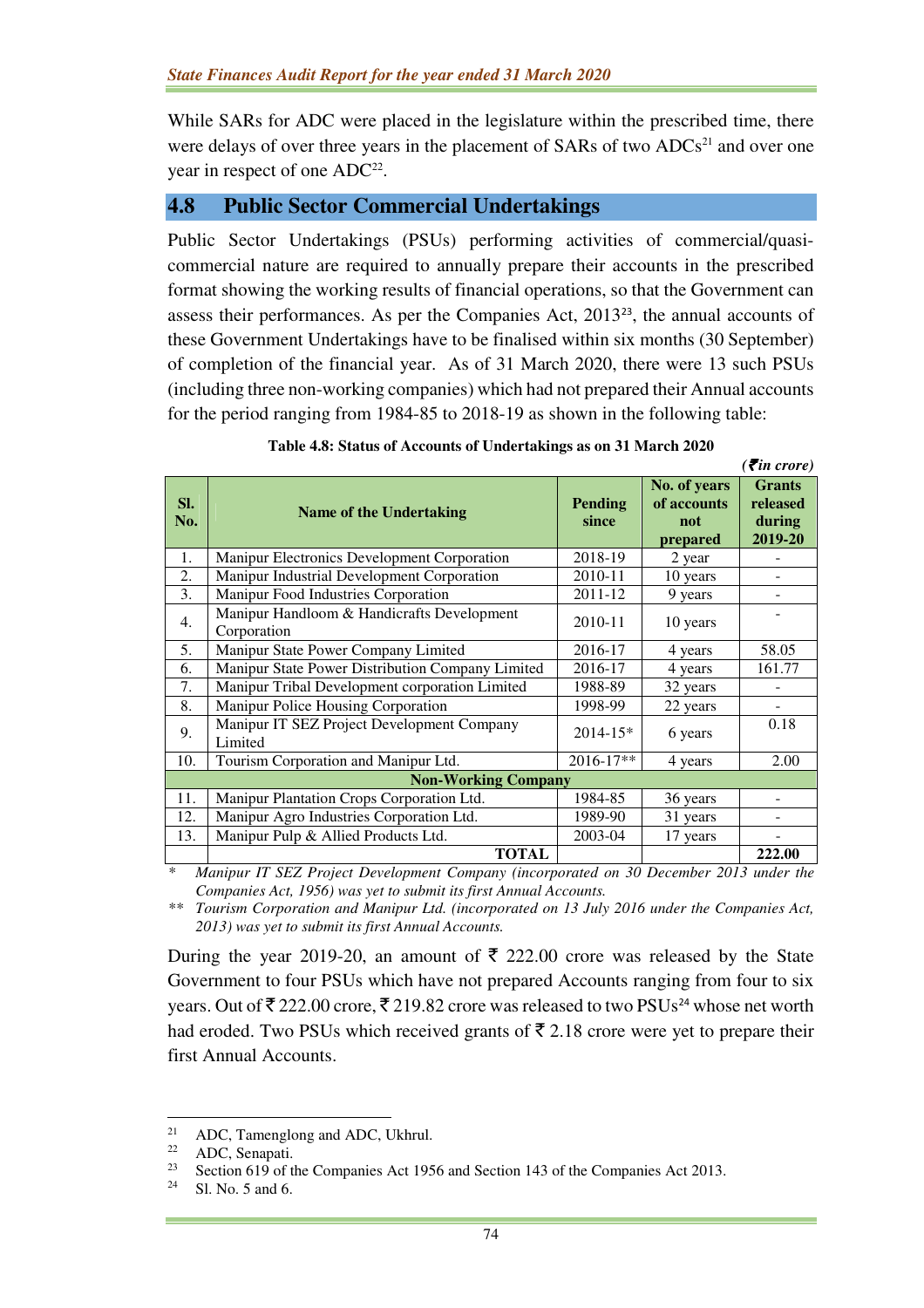Follow up action by the State Government to ensure timely submission of Annual Accounts, as stated in the Exit Conference held with Principal Accountant General (Audit) on 23 April 2020, was called for from the Finance Department. Reply is still awaited.

Amongst the working companies, the arrears in the preparation of annual account range from two years to 32 years. The three non-working companies had arrears of accounts ranging from 17 years to 36 years. The Reports of the Comptroller & Auditor General of India have repeatedly highlighted the issue of arrears in preparation of accounts. However, no concrete action has been taken by the State Government to date.

The delay in preparation of annual accounts of these Departmental undertakings is fraught with the risk of fraud and misappropriation of public money.

# **4.9 Non discharge of interest liability towards interest bearing deposits**

State Government has liability to provide and pay interest on the previous year's balance amounts in the Interest bearing Deposits. As on 01 April 2019, there was an opening balance of  $\bar{\tau}$  2.36 crore and  $\bar{\tau}$  136.04 crore under the Major Heads 8336-800 Other Deposits and 8342-117 Defined Contribution Pension Scheme for Government Employees respectively as per details given below:

|            |                                                                             |                                              | $( \bar{\tau}$ in crore)                     |
|------------|-----------------------------------------------------------------------------|----------------------------------------------|----------------------------------------------|
| Sl.<br>No. | Name of the Interest bearing deposit                                        | <b>Balance as on 31</b><br><b>March 2019</b> | <b>Amount of Interest</b><br>not provisioned |
|            | MH-8336-800 Other Deposits                                                  | 2.36                                         | 0.19                                         |
| 2          | MH-8342-117 Defined Contribution Pension<br>Scheme for Government Employees | 136.04                                       | 10.78                                        |
|            | <b>TOTAL</b>                                                                | 138.40                                       | 10.97                                        |

**Table 4.9: Non discharge of interest liability towards interest bearing deposits** 

However, State Government did not provide budget provision for the interest payable of  $\bar{\tau}$  10.97 crore on the balance of the Interest bearing Deposits during the previous year 2019-20.

Non-discharge of interest liability towards interest bearing deposits by the State Government only defers and accumulates its future liability and would further impact fiscal health in the future. State Government should take into account provisions of interest liabilities at the time of budget formulation in the relevant years for better fiscal management.

# **4.10 Funds directly transferred to the Implementing Agencies in the State**

As per Government of India (GoI) decision 8 July 2015, all assistance to the Centrally Sponsored Schemes (CSS) and Additional Central Assistance (ACA) under various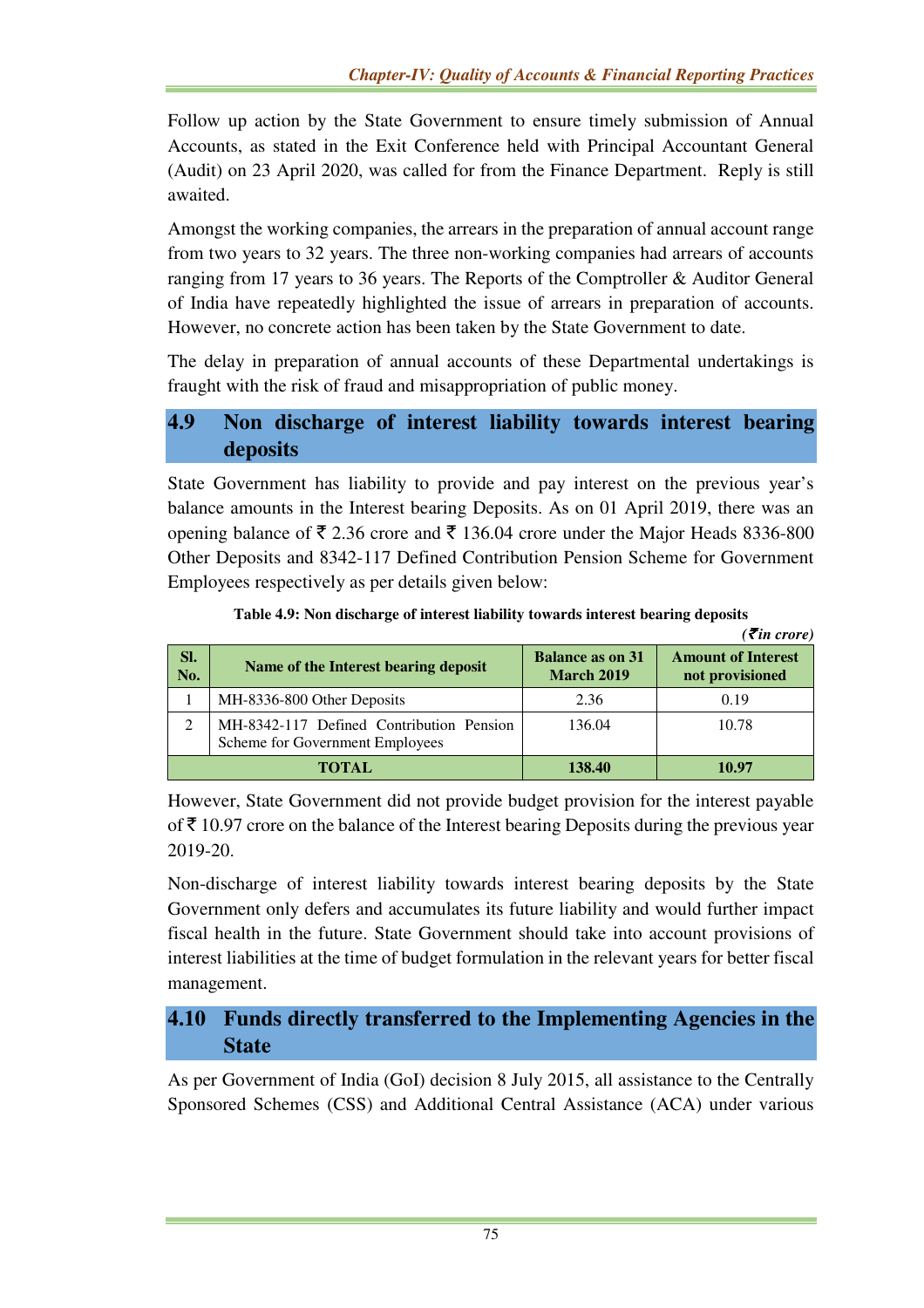schemes would be released to the State Government and not directly to the Implementing Agencies in the State<sup>25</sup>.

However, as per records of Public Financial Management System (PFMS) portal of the Controller General of Accounts, the Government of India has transferred funds directly to Implementing Agencies in the State in violation of the above GoI decision for implementation of various schemes/programmes pertaining to the Social and Economic sectors. Thus, these funds were neither routed through the State Budget/State Treasury system nor reflected in the Finance Accounts of the State.

During the year 2019-20, substantial Central funds of  $\bar{\tau}$  434.89 crore were transferred directly to the Implementing Agencies in the State. These releases were more than seven times over the previous year 2018-19.

The programmes assisted by GoI where funds were transferred directly to the Implementing Agencies are captured in *Appendix 4.4*. Three Agencies received 49.24 *per cent* of the funds directly for implementation of major schemes during 2019-20 as given below:

|                |                                                 |                                    | $\epsilon$ ( $\bar{\epsilon}$ in crore) |  |
|----------------|-------------------------------------------------|------------------------------------|-----------------------------------------|--|
| <b>Sl. No.</b> | <b>Programme/Scheme</b>                         | <b>Name of Implementing Agency</b> | <b>Amount</b>                           |  |
|                | Pradhan Mantri Kisan Samman<br>Nidhi (PM-Kisan) | Department of Agriculture          | 122.23                                  |  |
| 2              | North East Road Sector<br>Development Scheme    | <b>Public Works Department</b>     | 61.26                                   |  |
|                | National AIDS and STD Control<br>Programme      | Manipur State AIDS Control Society | 30.64                                   |  |
| <b>Total</b>   |                                                 |                                    |                                         |  |

**Table 4.10: Funds transferred by GoI directly to State Implementing Agencies** 

*Source: Appendix VI of Finance Accounts Vol -II* 

l

As there is no centralised monitoring mechanism for utilisation of funds under this category, reliable data on quantum of expenditure already incurred were not readily available to Audit.

## **4.11 Suspense and Remittance Balances**

Suspense heads are operated in Government accounts to reflect transactions that cannot be booked initially to their final Head of Account due to lack of information such as non-furnishing of Schedule of Settlement by the Treasuries/PAOs, Non-receipt of clearance memos from RBI, non-receipt of vouchers *etc*. These are finally cleared by minus debit or minus credit when the amount is taken to its final Head of Account. If the amounts under suspense heads remain unadjusted, the balances under these heads get accumulated resulting in understatement of Government's receipts and payments.

Remittances embrace all transactions which are adjusting Heads of Account and the debits or credits under these heads are eventually cleared by corresponding credit or debit within the same or in another circle of accounting. The Finance Accounts reflect

<sup>&</sup>lt;sup>25</sup> State Implementing Agencies include any organisation/institution including Non-Governmental organisations, which are authorised by the State Government to receive funds from the GoI for implementing specific programmes in the State.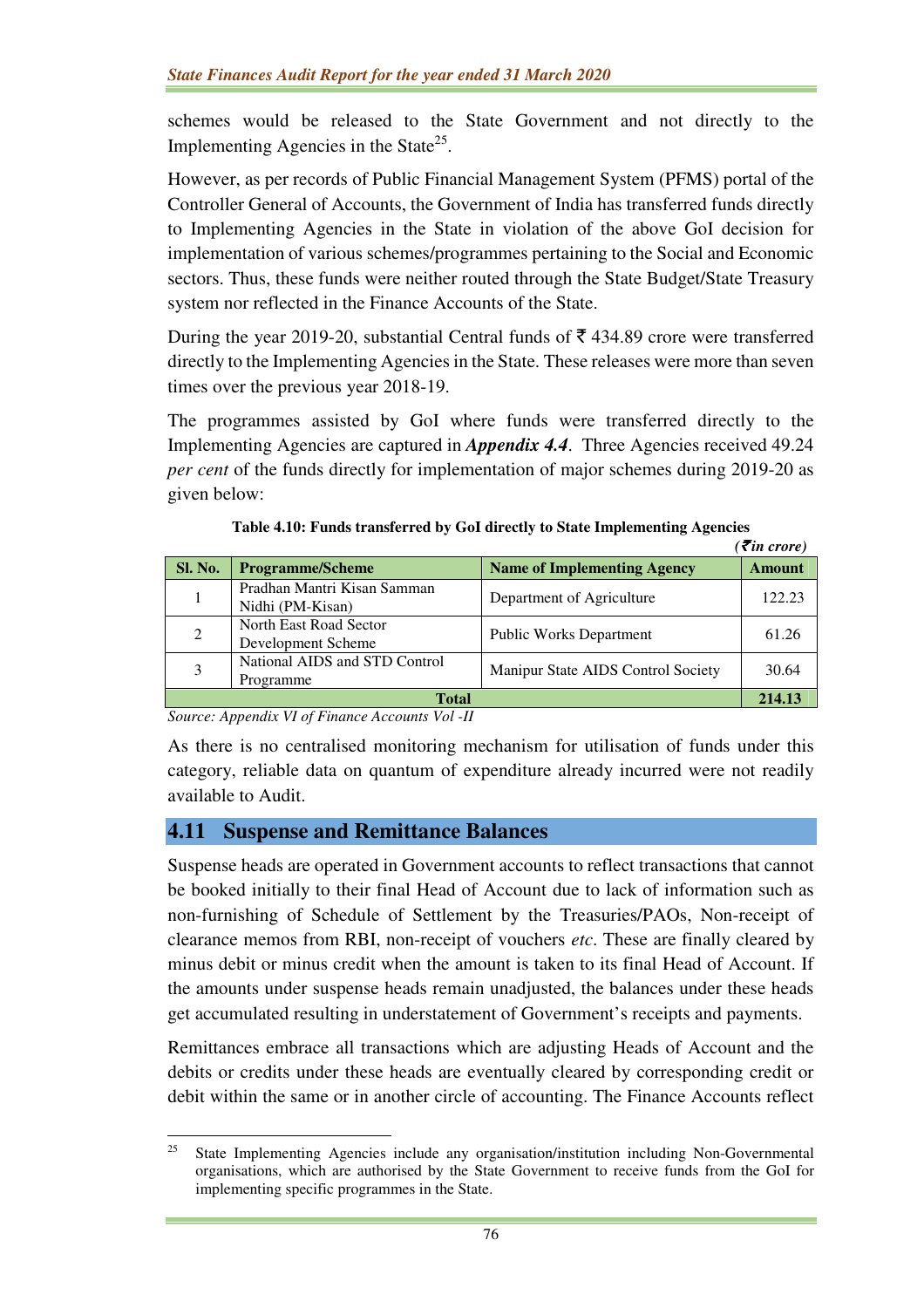the net balances under Suspense and Remittance Heads. The outstanding balances under these heads are worked out by aggregating the outstanding debit and credit balances separately under various heads. Clearance of suspense and remittance items depends on the details furnished by the State Treasuries/ Works and Forest Divisions, *etc.* The position of net figures under major suspense and remittance heads for the last three years from 2017-20 is given in the table below:

| $\overline{\mathcal{E}}$ in crore)                  |                  |       |                 |        |                |       |
|-----------------------------------------------------|------------------|-------|-----------------|--------|----------------|-------|
| <b>Minor Head</b>                                   | 2017-18          |       | 2018-19         |        | 2019-20        |       |
| <b>Major Head 8658 - Suspense</b>                   | Dr.              | Cr.   | Dr.             | Cr.    | Dr.            | Cr.   |
| 101 - PAO suspense                                  | 99.91            |       | 97.39           |        | 104.08         |       |
| Net increase(+)/decrease(-) over the previous year  | Dr. $(+)$ 7.26   |       | Dr. $(-)$ 2.52  |        | Dr. $(+) 6.69$ |       |
| 102 - Suspense Account-Civil                        | 114.94<br>135.65 |       |                 | 129.78 |                |       |
| Net increase(+)/decrease(-) over the previous year  | Dr. $(+)$ 15.94  |       | Dr. $(+) 20.71$ |        | Dr. $(-)$ 5.88 |       |
| 107 - Cash Settlement Suspense Account              | 47.19            |       | 47.19           |        | 47.19          |       |
| Net increase(+)/decrease(-) over the previous year  | $\Omega$         |       | $\Omega$        |        | $\theta$       |       |
| 110 - Reserve Bank Suspense - CAO                   |                  | 40.97 |                 | 38.97  |                | 37.20 |
| Net increase(+)/decrease(-) over the previous year  | $Cr. (+) 1.66$   |       | $Cr. (-) 2.10$  |        | $Cr. (-) 1.67$ |       |
| 111 - Departmental Adjusting Account                | 3.90             |       | 3.90            |        | 3.90           |       |
| Net increase(+)/decrease(-) over the previous year  | $\Omega$         |       | $\theta$        |        | $\Omega$       |       |
| 112 - Tax Deducted at Source (TDS) Suspense         |                  | 25.46 |                 | 25.93  |                | 28.62 |
| Net increase(+)/decrease(-) over the previous year  | $Cr. (-) 0.30$   |       | $Cr. (+) 0.47$  |        | $Cr. (+) 2.69$ |       |
| 123 - A.I.S Officers' Group Insurance Scheme        |                  | 3.75  |                 | 3.42   |                | 3.37  |
| Net increase(+)/decrease(-) over the previous year  | $Cr. (+) 0.20$   |       | $Cr. (-) 0.33$  |        | $Cr. (-) 0.05$ |       |
| 126 - Broadcasting Receiver License Fee Suspense    |                  | 0.01  |                 | 0.01   |                | 0.01  |
| Net increase(+)/decrease(-) over the previous year  | $\Omega$         |       | $\Omega$        |        | $\Omega$       |       |
| 129 - Material Purchase Settlement Suspense Account |                  | 3.17  |                 | 3.17   |                | 3.17  |
| Net increase(+)/decrease(-) over the previous year  | $\Omega$         |       | $\Omega$        |        | $\Omega$       |       |
| <b>Major Head 8782 - Cash Remittances</b>           |                  |       |                 |        |                |       |
| 102 - P.W. Remittances                              | 622.38           |       | 669.06          |        | 668.85         |       |
| Net increase(+)/decrease(-) over the previous year  | Dr. $(+) 63.17$  |       | Dr. $(+)$ 46.68 |        | Dr. (-) 0.22   |       |
| 103 - Forest Remittances                            |                  | 11.94 |                 | 11.68  |                | 13.34 |
| Net increase(+)/decrease(-) over the previous year  | $Cr. (+) 2.63$   |       | $Cr. (-) 0.26$  |        | $Cr. (+) 1.66$ |       |
| 105 – RBI Remittances                               |                  | 17.66 |                 | 17.66  |                | 17.66 |
| Net increase(+)/decrease(-) over the previous year  |                  |       | $\overline{0}$  |        | $\mathbf{0}$   |       |

| Table 4.11: Statement showing balances under Suspense and Remittance Heads during 2017-20 |  |  |
|-------------------------------------------------------------------------------------------|--|--|
|-------------------------------------------------------------------------------------------|--|--|

# **4.12 Non-reconciliation of Department figures**

To enable Controlling Officers of the Departments to exercise effective control over their expenditures, to keep it within the budget grants and to ensure accuracy of their accounts, expenditures recorded in their books should be monthly reconciled<sup>26</sup> during the financial year with that recorded in the books of the Office of the Principal Accountant General (A&E), Manipur. Even though non-reconciliation of Departmental figures is being pointed out regularly in Audit Reports, lapses on the part of Controlling Officers in this regard continued to persist during 2019-20. Audit noticed that out of 81 Controlling Officers (COs), 20 COs did not reconcile their receipt and expenditure figure amounting to  $\bar{\tau}$  935.87 crore (5.51 *per cent* of total receipts of  $\bar{\tau}$  16,998.63 crore) and ` 3,414.12 crore (19.89 *per cent* of total disbursement out of Consolidated Fund of  $\bar{\mathcal{F}}$  17,165.50 crore) respectively during 2019-20. Details of COs who have not reconciled

l

<sup>26</sup> As per Rule 57(5) of General Financial Rules 2017.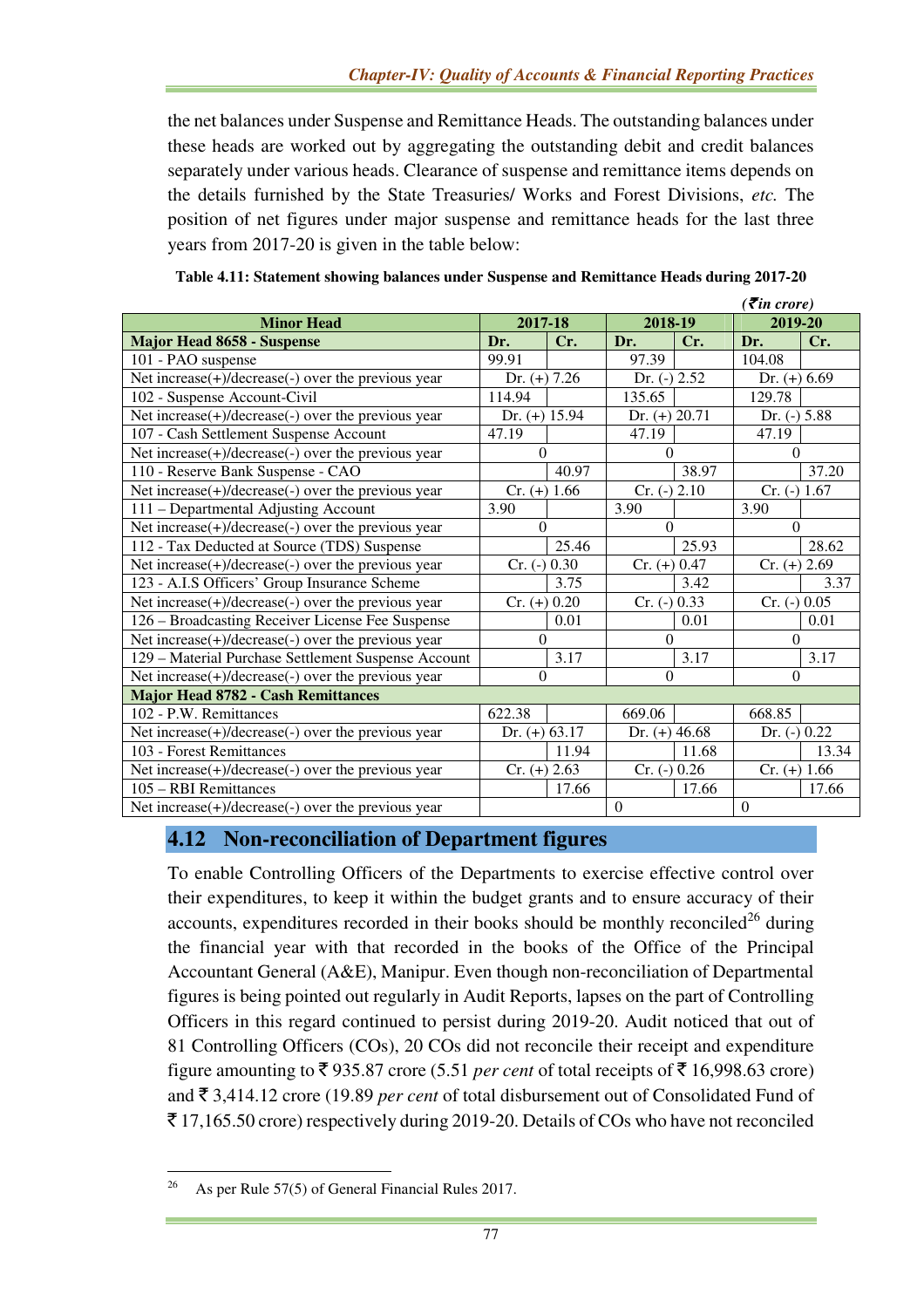their accounts are given at *Appendix 4.5***.** Non reconciliation affects the correctness and completeness of accounts.

# **4.13 Reconciliation of Cash Balance**

There should be no difference between the Cash Balance of the State as per the books of Accounts of the Accountant General (A&E), and the Cash Balance as reported by the Reserve Bank of India (RBI). Cash balance as on 31 March 2020 as per Accountant General's records was  $\bar{\xi}$  97.77 crore (Debit) and that reported by RBI was  $\bar{\xi}$  59.41 crore (Credit). The net difference of  $\bar{\tau}$  38.36 crore (Credit) was mainly due to erroneous reporting by the accredited banks to the RBI, misclassification by banks and treasuries which were not reconciled before closure of accounts.

Outstanding unreconciled Cash Balances with RBI by the Treasuries indicated weakness in reconciliation mechanism in place to analyse the discrepant items and its regular adjustment to reflect the correct cash balances in the State Government Accounts.

#### **4.14 Compliance with Indian Government Accounting Standards**

As per Article 150 of the Constitution of India, the President may, on the advice of the C&AG, prescribe the form of accounts of the States. Further, the C&AG set up a Government Accounting Standards Advisory Board (GASAB) in 2002, for formulating standards for Government Accounting and Financial Reporting, to enhance accountability mechanisms. On the advice of the C&AG, the President has so far notified three Indian Government Accounting Standards (IGAS). Compliance to the above Accounting Standards for the year 2019-20 is given in the table below:

| rabit 7.12. Comphance to Accounting Bianuarus |                                              |                   |                                  |  |  |  |
|-----------------------------------------------|----------------------------------------------|-------------------|----------------------------------|--|--|--|
| <b>Accounting</b>                             | <b>Essence of IGAS</b>                       | <b>Compliance</b> | <b>Impact of deficiency</b>      |  |  |  |
| <b>Standards</b>                              |                                              | by State          |                                  |  |  |  |
|                                               |                                              | <b>Government</b> |                                  |  |  |  |
| $IGAS-1$ :                                    | This standard requires the government to     | Partly            | The State Government has not     |  |  |  |
| <i>Guarantees</i>                             | the<br>maximum<br>disclose<br>amount<br>- of | complied          | adopted the format prescribed    |  |  |  |
| given by<br>the                               | guarantees given during the year in its      |                   | in the Standard completely.      |  |  |  |
| Government-                                   | financial statements along with additions,   |                   | The details required to disclose |  |  |  |
| <i>Disclosure</i>                             | deletions, invoked, discharged<br>and        |                   | in the notes to the financial    |  |  |  |
| requirements                                  | outstanding at the end of the year to ensure |                   | statement is also not complete.  |  |  |  |
|                                               | uniform and complete disclosure of such      |                   |                                  |  |  |  |
|                                               | Guarantees.                                  |                   |                                  |  |  |  |
| <b>IGAS-2:</b>                                | Grants-in-Aid are to be classified and       | Partly            | While the State Government       |  |  |  |
| Accounting and                                | accounted for as revenue expenditure in      | complied          | complied with the format         |  |  |  |
| Classification of                             | the accounts of the grantor and as revenue   |                   | prescribed by the Standard, the  |  |  |  |
| Grants-in-Aid                                 | receipts in the accounts of the grantee,     |                   | information regarding details    |  |  |  |
|                                               | irrespective of the end use.                 |                   | of Grants-in-Aid in kind have    |  |  |  |
|                                               |                                              |                   | not been provided to AG.         |  |  |  |
| IGAS-3:                                       | This standard relates to recognition,        | Partly            | While the State Government       |  |  |  |
| Loans<br>and                                  | measurement, valuation and reporting in      | complied          | complied with the format         |  |  |  |
| Advances made                                 | respect of Loans and Advances made by        |                   | prescribed by the Standard, the  |  |  |  |
| by Government                                 | the State Government in its Financial        |                   | information in this regard is    |  |  |  |
|                                               | Statements to ensure complete, accurate      |                   | incomplete, since the details of |  |  |  |
|                                               | and uniform accounting practices.            |                   | amount of interest in arrears in |  |  |  |
|                                               |                                              |                   | respect of loans and advances    |  |  |  |
|                                               |                                              |                   | have not been provided to AG.    |  |  |  |

|  | <b>Table 4.12: Compliance to Accounting Standards</b> |  |
|--|-------------------------------------------------------|--|
|  |                                                       |  |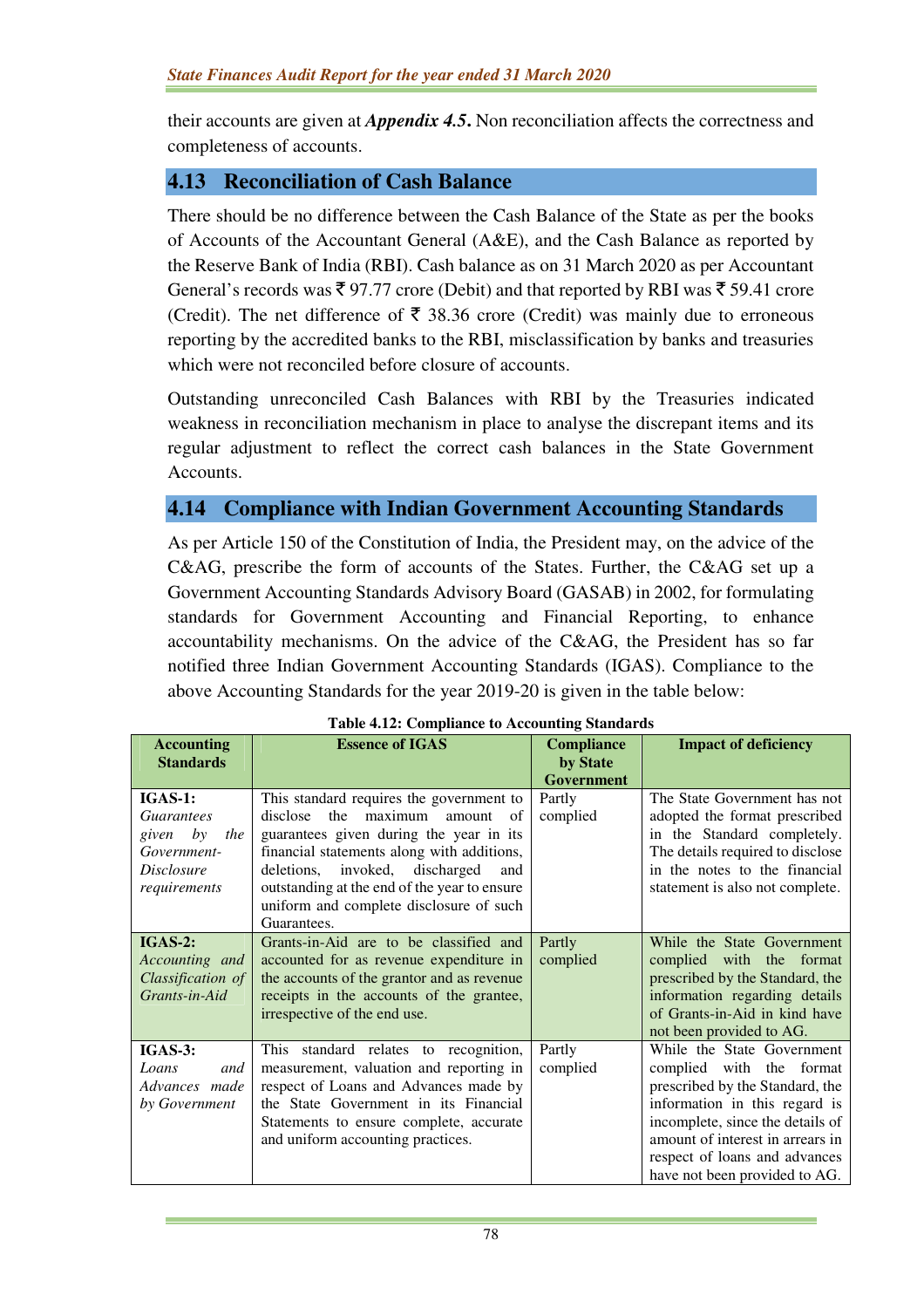# **4.15 Timeliness and Quality of Accounts**

The accounts of the State Government are compiled by the Accountant General (A&E) from the initial accounts rendered by Treasuries, Public Works Divisions (PWD) and Forest Divisions, apart from the RBI advices. Due to the failure of the account rendering units to furnish accounts in time, some accounts were excluded from the Monthly Civil Accounts by the Accountant General (A&E) as per the details given below:



**Chart 4.4: Number of accounts excluded from Monthly Civil Accounts during 2019-20** 

The delays in rendition of Monthly divisional accounts of PWD and Forest ranged from one to 116 days and one to 98 days respectively during the year 2019-20. Due to exclusion of accounts, the Monthly Civil Accounts of the State could not depict the full expenditure and receipt up to that month and thus remained incomplete. Moreover, the monthly appropriation accounts of the State could not reflect the actual expenditure incurred up to the relevant month to enable effective budgetary control by various Controlling Officers (COs).

The State Government needs to put in place monitoring mechanism to ensure timely submission of initial accounts by all the account rendering authorities to the Accountant General (A&E) within the prescribed target date, to ensure timely and complete depiction of actual expenditure on a monthly basis so that meaningful monitoring of expenditure *vis-à-vis* the budgetary provisions can be exercised by the COs.

# **4.16 Follow up on State Finances Audit Report**

As per Article 151 (2) of the Constitution of India, the State Finance Audit Reports (SFARs) of the Comptroller & Auditor General of India are submitted to the Governor of the State for placing the Reports before the State Legislative Assembly. Audit Reports placed before the Legislative Assembly stand referred to the Public Accounts Committee (PAC) of the State. The details of placing of Audit Reports of the last three years (2016-17 to 2018-19) to the Legislative Assembly and their discussion by the PAC are shown in the following table:

*Source: O/o the PAG (A&E), Manipur*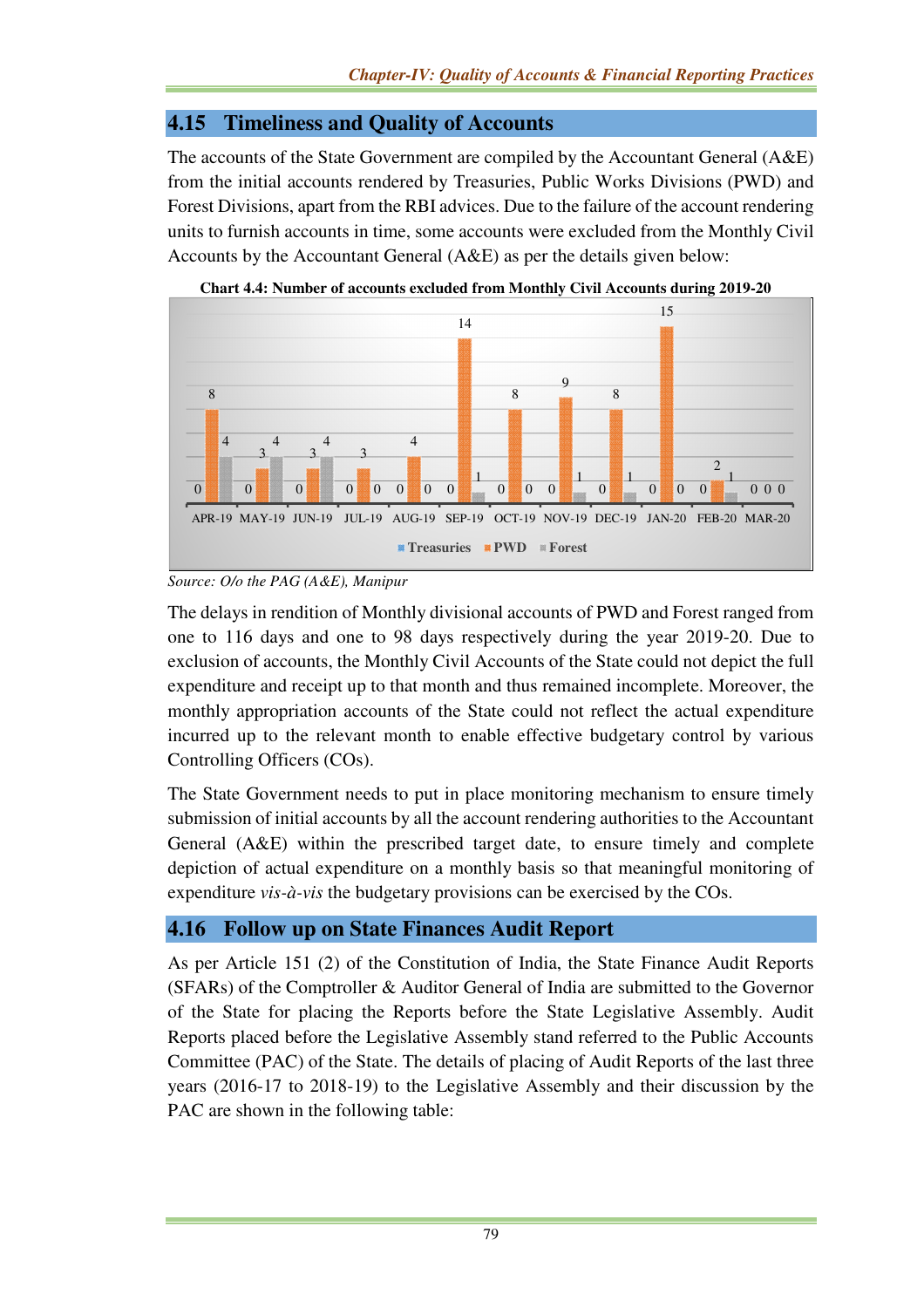| <b>Year of</b><br><b>SFAR</b> | Date of<br>placing SFAR<br>to the     | Date of discussion of<br><b>SFAR by PAC (Date</b><br>of placing                        | <b>Gist of</b><br><b>Recommendation</b>                       | <b>Action</b><br>taken | <b>Remarks</b>                                                                                                    |
|-------------------------------|---------------------------------------|----------------------------------------------------------------------------------------|---------------------------------------------------------------|------------------------|-------------------------------------------------------------------------------------------------------------------|
|                               | <b>Legislature</b><br><b>Assembly</b> | recommendation of<br>PAC)                                                              |                                                               | notes                  |                                                                                                                   |
| 2016-17                       | 23-07-2018                            | <i>Suo-moto</i> examination<br>made by PAC<br>independently (26<br><b>August 2019)</b> | Recommended for<br>regularisation of<br>excess<br>expenditure | Action<br>taken        | Excess<br>expenditure of<br>₹ 50.73 crore over<br>budget provisions<br>was regularised<br>by State<br>Government. |
| 2017-18                       | 27-08-2019                            |                                                                                        | Yet to be discussed by PAC                                    |                        |                                                                                                                   |
| 2018-19                       | $05-02-2021$                          |                                                                                        |                                                               |                        |                                                                                                                   |

**Table 4.13: Discussion of State Finances Audit Report by PAC on regularisation of excess expenditure** 

## **4.17 Conclusion**

- $\geq 6,885$  Utilisation Certificates (UCs) in respect of grants aggregating  $\bar{\xi}$  9,999.27 crore given to Departments of the State Government during the period up to March 2020 were not submitted to the Accountant General. Non submission of UCs is fraught with the risk of fraud and misappropriation of funds.
- $\triangleright$  During 2019-20,  $\overline{\tau}$  105.21 crore was drawn through 76 Abstract Contingent (AC) Bills of which, 71 Detailed Countersigned Contingent (DC) Bills for  $\bar{\xi}$  81.71 crore, were awaited for submission of as on 31 March 2020. Further, as on 31 March 2020, there were 1,018 AC bills for  $\bar{\tau}$  1,677.47 crore, which remained outstanding for adjustment due to non-submission of DC Bills. Non-adjustment of advances for long period is fraught with the risk of misappropriation and booking of expenditure without supporting documents.
- $\triangleright$  As on 31 March 2021, the arrears in preparation of annual accounts in respect of Government Companies ranged from two to 36 years while 13 annual accounts pertaining to the period 2017-18 to 2019-20 in respect of eight Autonomous Bodies/ Authorities had not been received.
- $\triangleright$  The State Government classified  $\bar{\tau}$  107.78 crore as Receipts under Minor Head 800– Other Receipts constituting 1.01 *per cent* of Total Receipts. Similarly, the State booked expenditure of  $\bar{\tau}$  1,970.36 crore under Minor Head 800–Other Expenditure constituting 17.29 *per cent* of total expenditure, during 2019-20.
- $\triangleright$  During the financial year 2019-20, there were delays in rendition of monthly accounts ranging from one to 116 days by the Public Works Divisions and one to 98 days by the Forest Divisions respectively.

# **4.18 Recommendations**

 $\triangleright$  State Government may ensure timely submission of utilisation certificates by the recipients of grants and of DCC Bills within the prescribed timeline as required under the Rules.